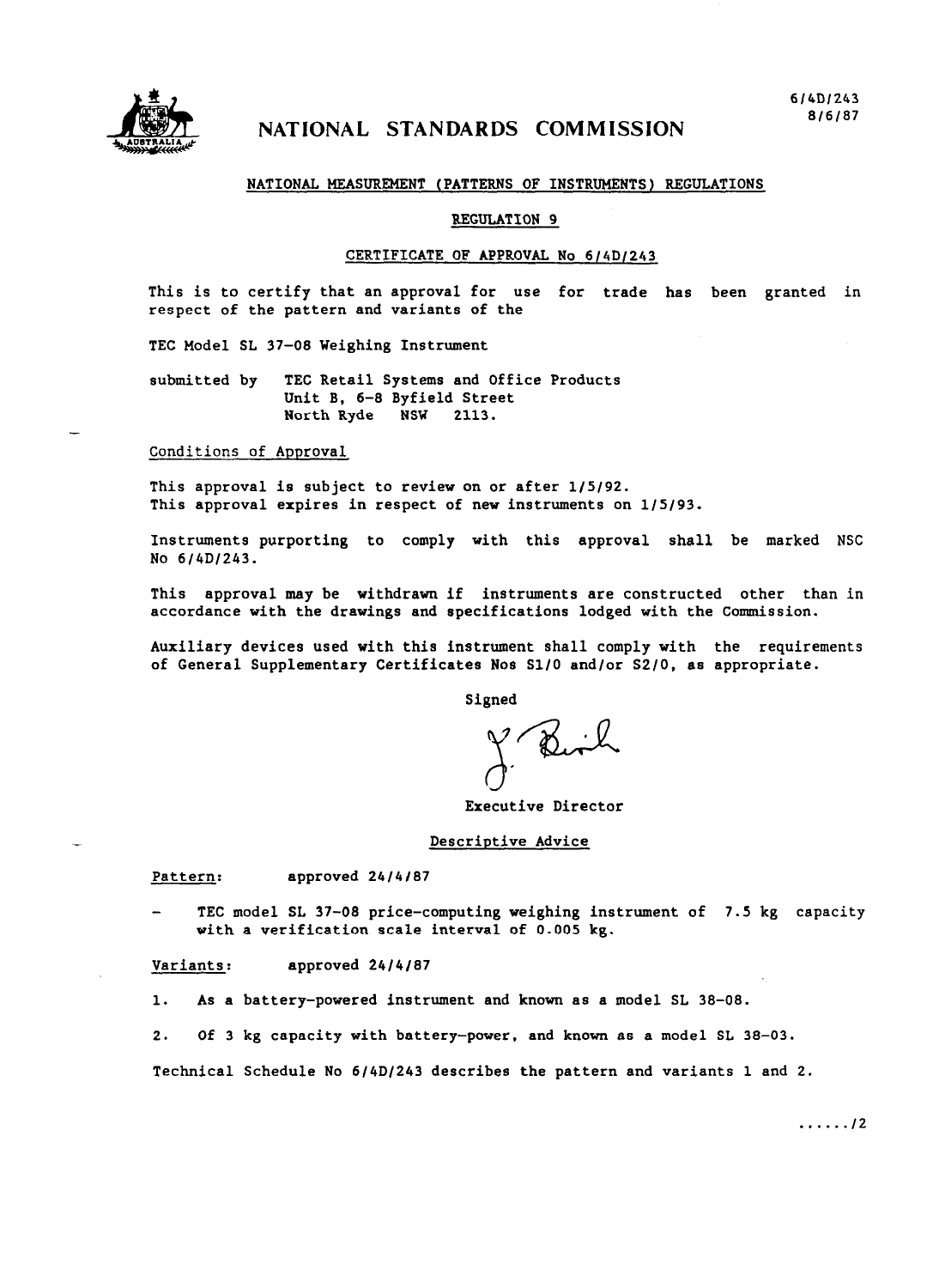Certificate of Approval No 6/4D/243 Page 2

# Filing Advice

The documentation for this approval comprises:

Certificate of Approval No 6/4D/243 dated 8/6/87 Technical Schedule No 6/4D/243 dated *8/6/07*  Test Procedure No  $6/4D/243$  dated  $8/6/87$ Figure 1 dated *0/6/07*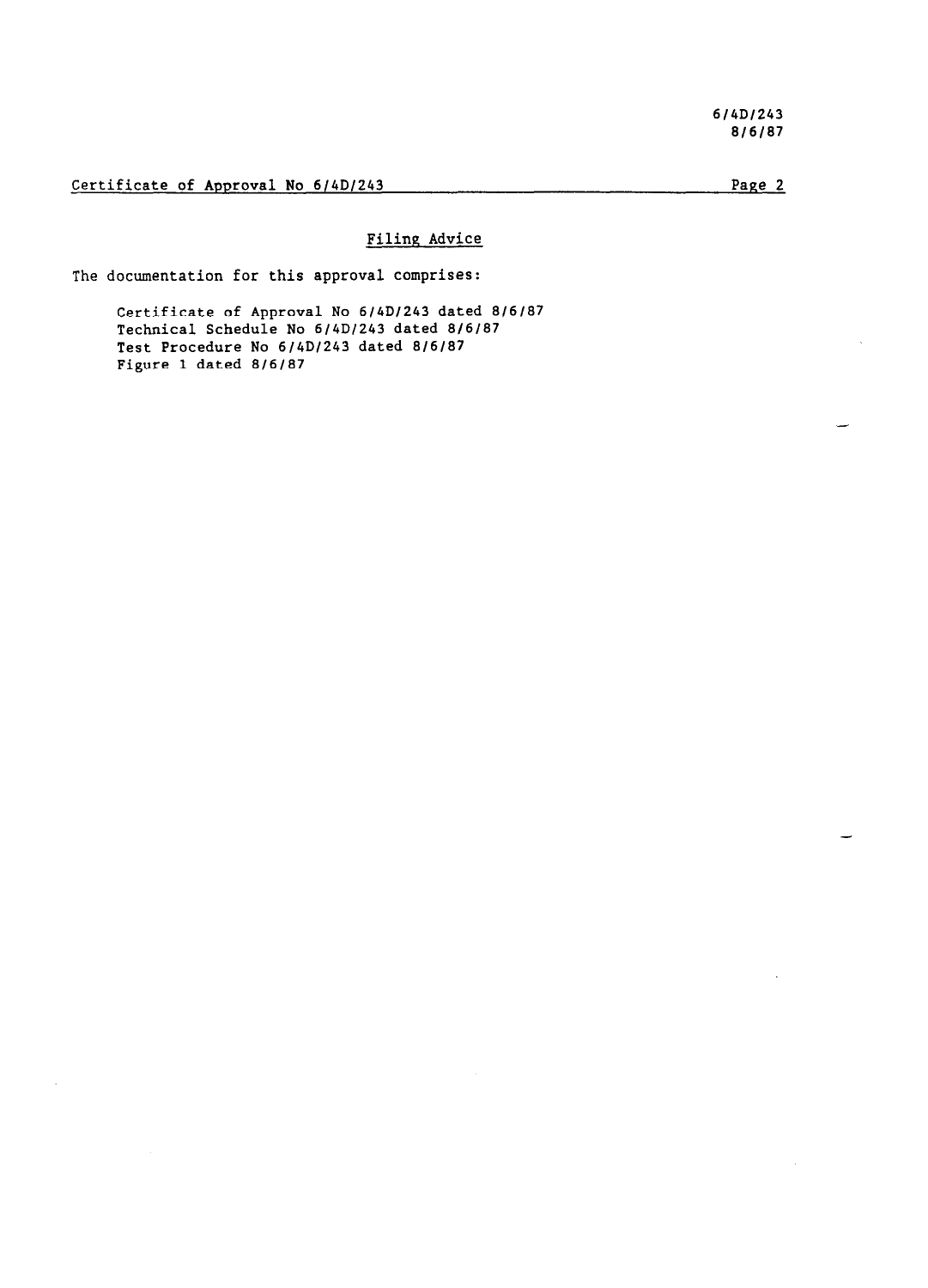

# NATIONAL STANDARDS COMMISSION

## TECHNICAL SCHEDULE No 6/4D/243

Pattern: TEC Model SL 37-08 Weighing Instrument.

Submittor: TEC Retail Systems and Office Products Unit B, 6-8 Byfield Street North Ryde NSW 2113.

# 1. Description of Pattern

A self-indicating price-computing weighing instrument of 7.5 kg capacity with a verification scale interval of 0.005 kg (Figure 1). unit price to \$999.99/kg and price to \$7,524.92. The instrument may be fitted with an output socket for the connection of a peripheral or auxiliary device. A fix button is provided for retention of unit price and tare.

# 1.1 Zero

Zero is automatically corrected to within  $+$  0.25e whenever the instrument comes to rest within 0.5e of zero. If the instrument comes to rest outside that range but within the zero reset range, zero may be reset by pressing the zero button or by reapplying power and then pressing the zero button.

#### 1.2 Display Check

A display check is initiated whenever power is applied to the instrument.

#### 1.3 Tare

A semi-automatic subtractive taring device of up to maximum capacity may be fitted.

### 1.4 Markings

Instruments are marked with the following data, together in one location:

| Manufacturer's name or mark<br>Serial number |                              |  |
|----------------------------------------------|------------------------------|--|
| NSC approval number                          | NSC No 6/4D/243              |  |
| Accuracy class                               | (III                         |  |
| Maximum capacity                             | Max<br>$\ldots$ kg $\star$   |  |
| Minimum capacity                             | $\ldots$ kg $*$<br>Min       |  |
| Verification scale interval                  | $e = d$ $\bullet$ kg $\star$ |  |
| Maximum subtractive tare                     | $T = -$<br>$\ldots$ kg       |  |

Repeated close to each reading face if not already in that vicinity.

# 1.5 Levelling

The instrument is provided with adjustable feet and adjacent to the level indicator is a notice advising that the instrument must be level when in use.

. . . . . . *12*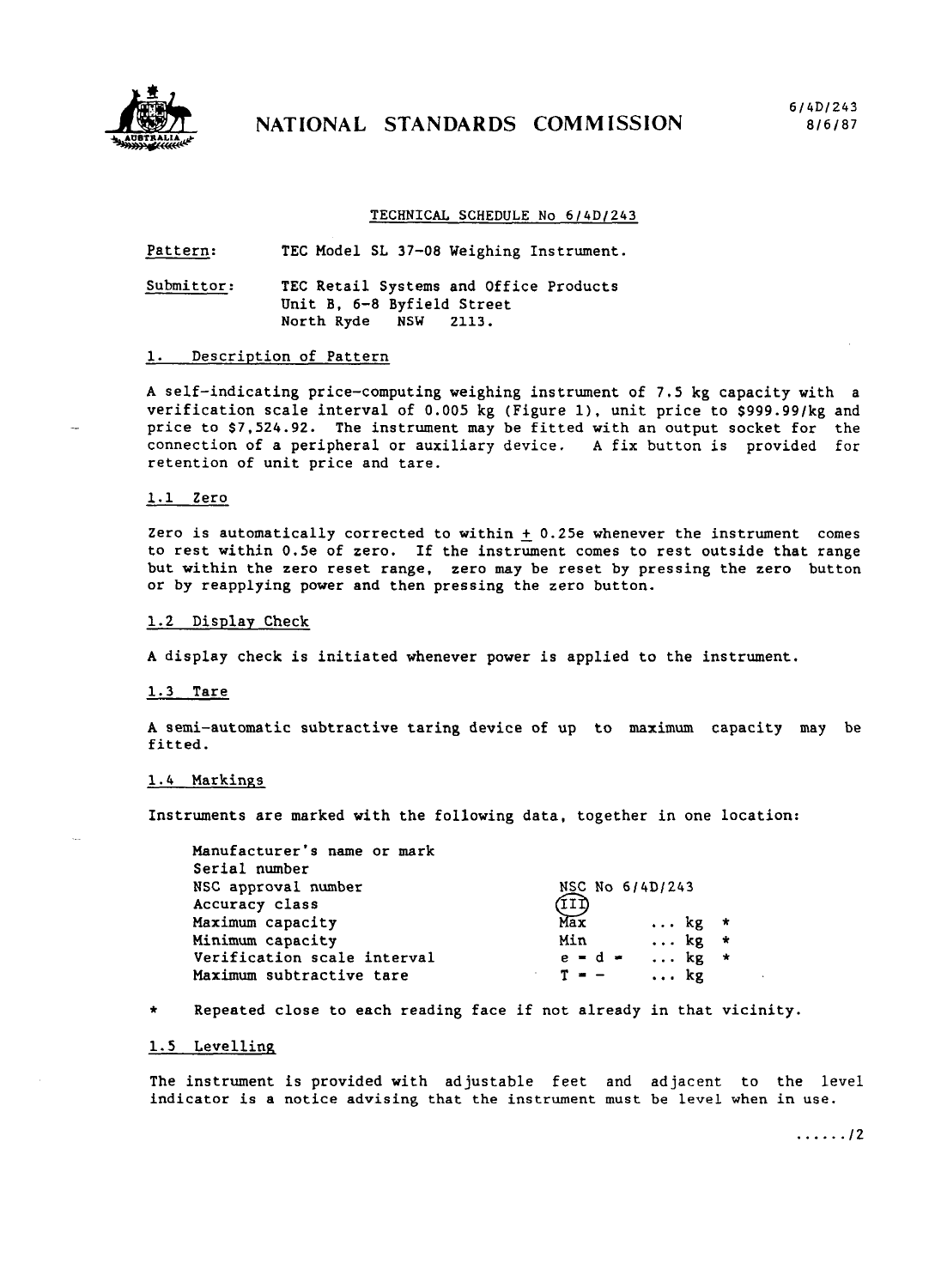### Technical Schedule No 6/4D/243

Page 2

# 1.6 Verification Provision

Provision is made for a verification mark to be applied.

# 2. Description of Variants

# 2.1 Variant 1

With either battery-power or using an external plug-in power supply, and known as a model SL 38-08.

# 2.2 Variant 2

Of 3 kg capacity with a verification scale interval of 0.002 kg, and with either battery-power or using an external plug-in power supply, and known as a model SL 38-03.

This instrument has unit price to \$999.99/kg and price to \$3009.97.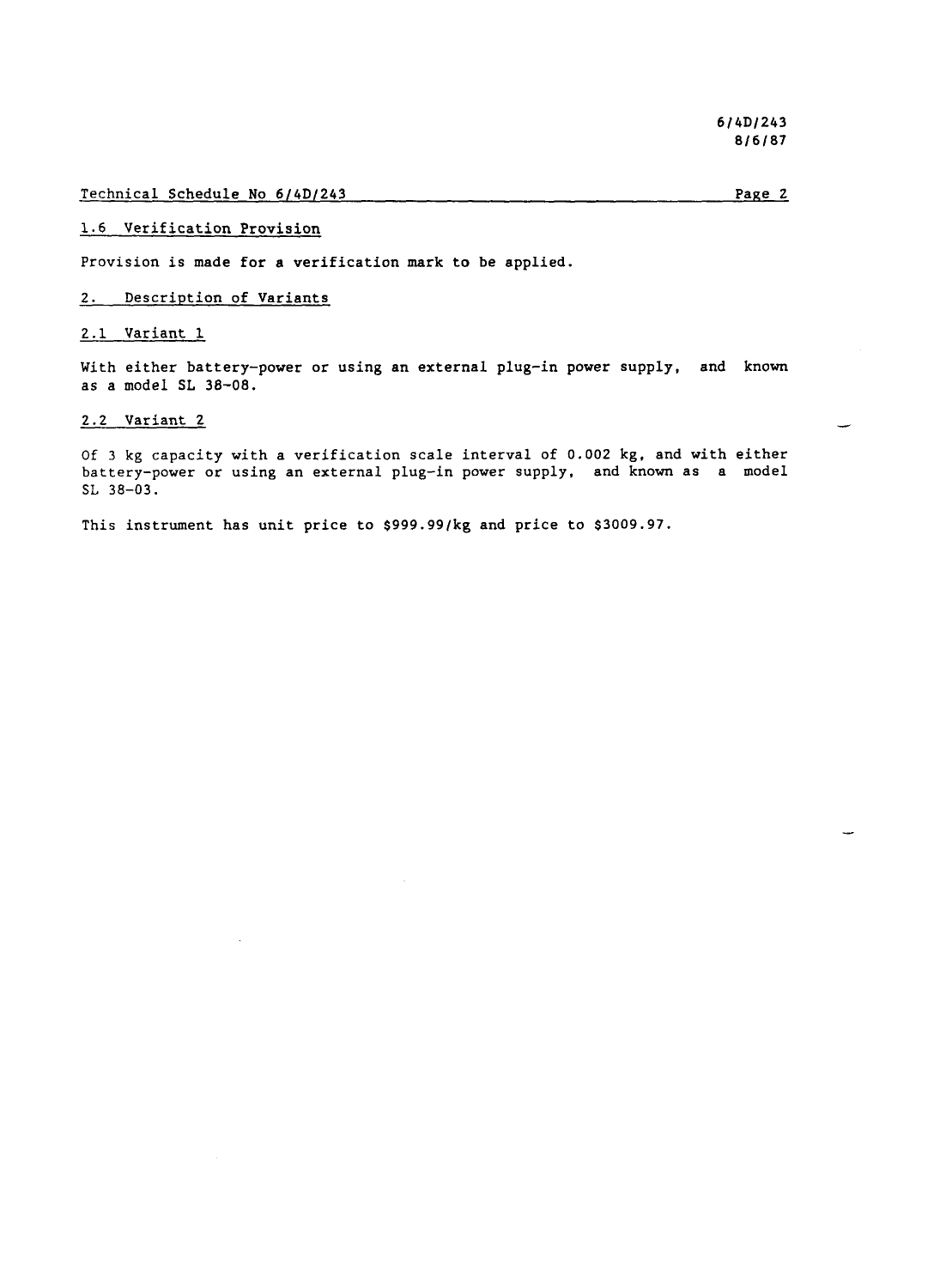

### TEST PROCEDURE No *614Dl243*

All load applications to the instrument should be in accordance with the Commission's recommended testing procedure for the elimination of rounding error as set out in Document 104.

The maximum permissible errors are:

+ 0.5e for loads between 0 and 500e; + l.Oe for loads between 501e and 2000e; and + 1.5e for loads above 2000e.

## 1. Zero Test

As the automatic device resets zero when the weighing mechanism is in equilibrium within 0.5e of zero, zero should be checked as described in Document 104, with a load equal to, say, 10e on the load receptor. The indications with 0.25e and 0.75e additional mass on the load receptor will be 10e and lle respectively.

#### *2.* Zero Range

The maximum range of operation of the zero setting device should not exceed 42 of the maximum capacity. The device shall be capable of both negative and positive adjustments of at least one-quarter of the zero adjustment range. With zero balance indicated apply a load of, say, 3.5X of maximum capacity, turn the power off and then back on, and then press the zero button: the instrument should not rezero.

#### *3.* Load Test

Test loads are to be applied to the instrument in not less than 5 approximately equal steps increasing to maximum capacity, followed by decreasing loads in not less than 5 approximately equal steps to zero load.

## *4.* Range of Indication

The maximum mass indicated should not exceed the marked maximum capacity by more than 10e; above this indicated mass the indication should be blank or show nonnumerical characters.

The minimum mass indicated should be zero: below this the indication should be blank or show non-numerical characters.

### *5.* Taring

The tare function should be able to reset the mass indicator to zero within + 0.25e at any load within its capacity. This may be checked as described for Zero Test. A tare should not be able to be acquired above the marked tare capacity.